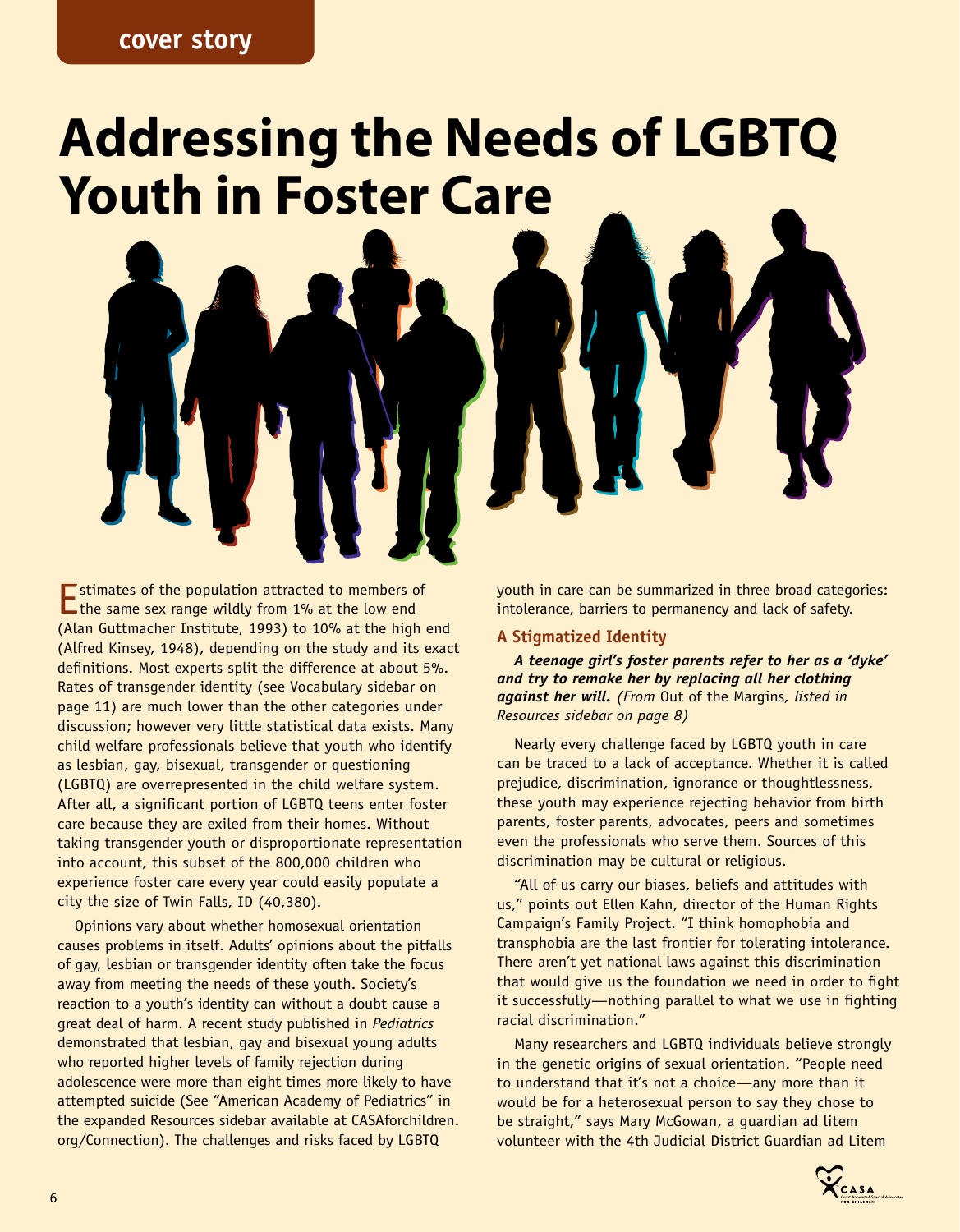Program in Minneapolis, MN. "We have to see it as not a lifestyle, not a choice—but who you are." In addition to being a GAL volunteer, McGowan is an adoptive parent of five special-needs children. She is also a professional trainer and speaks nationally and internationally on this subject.

McGowan takes it a step further when she does new foster parent education. "I talk with the foster parent candidly when they say, 'I want to raise little kids so they won't grow to be gay. I let them know it's a myth that they can control this. I tell them that if they don't think they can raise a child who eventually identifies as gay or lesbian, then they should reconsider doing foster care. It will be a terrible influence if their issues get in the way and the child sees her own identity as something bad."

Prejudicial treatment of these youth is so pervasive that young people themselves often don't recognize it when it happens. "We sponsored a listening forum last fall offering LGBTQ youth in our county a chance to share their experiences with us," says Ann Marie Foley Binsner, executive director of CASA of Prince George's County in Hyattsville, MD. "One of the things that struck me most was that even though the youth were recounting discriminatory and hateful experiences, they weren't identifying those experiences as such because it was par for the course. When a young man was told, 'As long as you don't *act* gay, you'll be fine in our group home,' he didn't think it was a big deal. He said, 'So I don't act gay and I've been getting along there just fine.' It's shocking to me that somebody would be told not to be themselves and they would be okay with that."

#### **Lack of Permanency**

*A teenage boy is singled out by his foster parents and social worker solely because of his non-gender-conforming appearance and mannerisms. A recommendation is made for placement in a residential center known for treating youth who are sexual offenders.*

Youth in foster care who are LGBTQ are less likely to find a permanent home than other children, whether that means reunification or adoption (see "Lambda Legal" in the Resources sidebar for sources). "One of the issues that affects youth in the system who are sexual or gender minorities is not enough focus on permanency," says Jody Marksamer, staff attorney and youth project director at the National Center for Lesbian Rights (NCLR). "Child welfare workers often give up on the idea that these youth will find a family that's excited to have them."

Transgender youth may have the hardest time with permanency. "I've worked with a lot of homeless transgender youth who couldn't find anyone who would



accept them for who they are," says Lydi Davidson, MSW, director of resource development for the National CASA member program Advocates for Children in Columbus, IN. "The bigotry they face in the community is incredible. Institutions that most of us take for granted such as family, education, health care and religion often have turned their backs on them." Davidson formerly ran Indiana Youth Group, an agency that offers a safe house and other services for gay and transgender youth ages 12–18.

Marksamer believes that CASA/GAL volunteers are in a good position to help make sure that youth who are gay or transgender are getting the same attention for finding permanency that other youth receive. "They should also work with the LGBT youth to help identify adults that these youth can really get support from, because it is very difficult leaving the system without those permanent adult relationships," he adds.

LaRae Oberloh is program manager at the Sioux Falls Area CASA Program in South Dakota. She says, "We need to ensure permanency. I think it's critical to find a family where the youth can feel safe and accepted. And it doesn't have to be parents who identify as LGBTQ. They just have to be people that youth can trust and know will be there for them as they go on to adulthood."

Tyler Smith, 20, of Tacoma, WA, aged out of care two years ago. He recalls being in "more than 25" foster homes before age 11, when he reached the home of Berdie Williams, who he now considers his second mom. "I definitely think my being gay impacted my movement between homes while I was in care," says Smith. "I knew by the time I was 6, and I was open about it at a very young age. Before I moved into Berdie's house, I never lived in a permanent home."

Tobias Rogan, who wrote this issue's Youth Editorial, spoke movingly of his lack of a consistent adult presence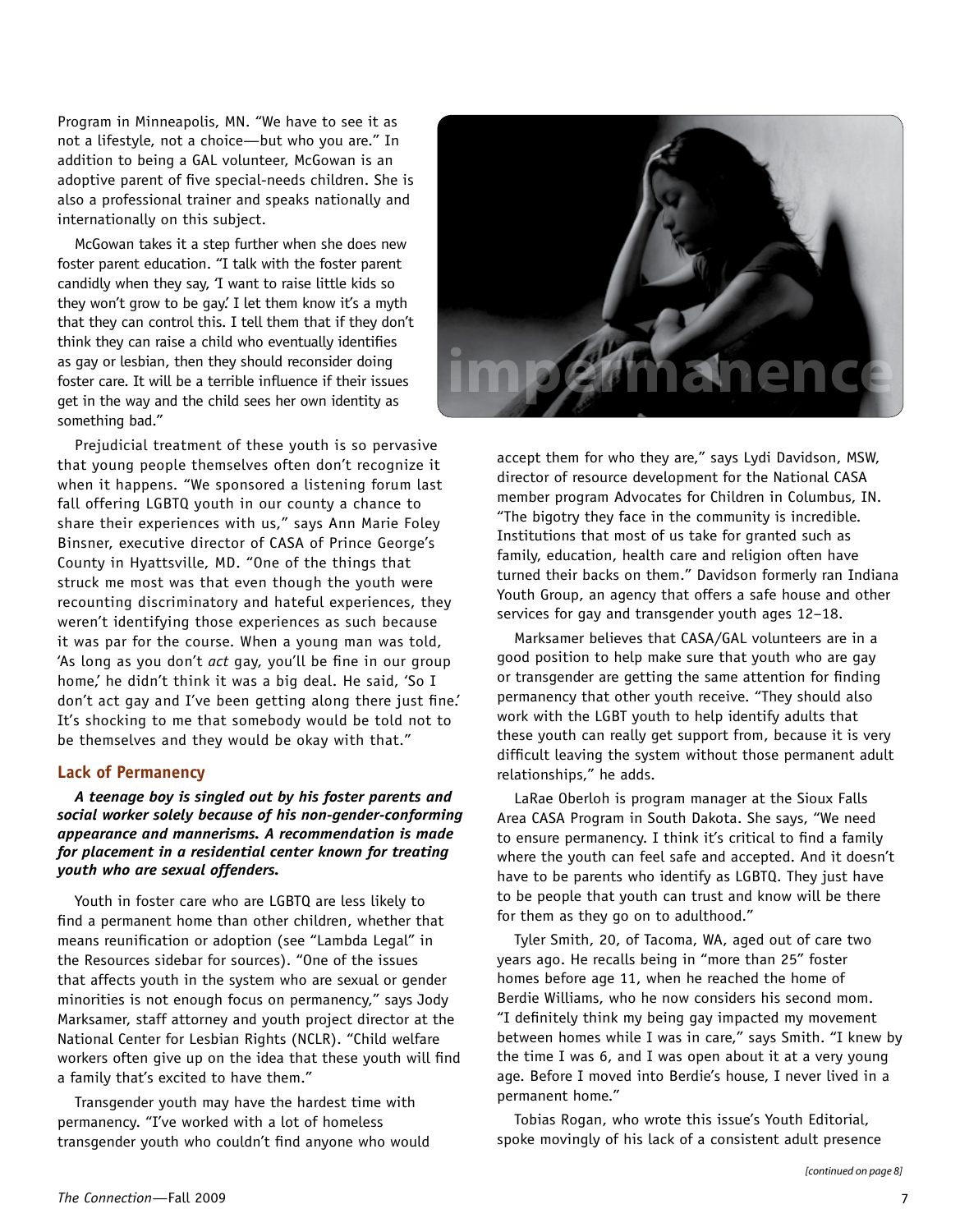# **Resources Related to LGBTQ Youth in Care**

Unless otherwise indicated, find publications and other resources by searching for the title from each website. *For a list of 19 additional organizations offering web-based resources on this topic, visit CASAforchildren.org/Connection.*

# **Lambda Legal (lambdalegal.org)**

National organization committed to achieving recognition of the civil rights of LGBTQ people and those with HIV through litigation, education and public policy work. Co-produced a number of resources with the Child Welfare League of America through their joint initiative, *Fostering Transitions*. Free resources available in hard copy or downloadable PDF:

- *Getting Down to Basics: Tools to Support LGBTQ Youth in Care,*  CWLA Press, 2006. A comprehensive toolkit for a variety of audiences. Includes references to many more resources.
- *National Recommended Best Practices for Serving LGBT Homeless Youth.* Co-produced with the National Alliance to End Homelessness, the National Center for Lesbian Rights and the National Network for Youth, 2009.
- *Out of the Margins: A Report on Regional Listening Forums Highlighting the Experiences of Lesbian, Gay, Bisexual, Transgender, and Questioning Youth in Care,* CWLA Press, 2006.
- *Youth in the Margins: A Report on the Unmet Needs of Lesbian, Gay, Bisexual, and Transgender Adolescents in Foster Care,* 2001.

# **National CASA Association (CASAforchildren.org)**

Download the following free resources related to LGBTQ youth in care from the *Connection* home page: a tip sheet and sensitivity exercise for CASA programs; a podcast featuring the voices of sources interviewed for our cover story; a podcast on working with LGBTQ youth; and the 42-page

*Annotated Bibliography: Resources for Working with Lesbian, Gay, Bisexual, Transgender and Questioning Youth and Families in the Foster Care System*, 2006, which includes national resource websites and publications.

### **Commercially Available Books**

- *Foundations of Social Work Practice with Gay and Lesbian Persons,* Gerald Mallon, Haworth Press, 1998.
- *Hatred in the Hallways: Violence and Discrimination Against Lesbian, Gay, Bisexual, and Transgender Students in U.S. Schools,*  Human Rights Watch, 2001.
- *Homophobia: How We All Pay the Price,* Warren J. Blumenthal (ed.), Beacon Press, Boston, MA, 1992.
- Let's Get This Straight: A Gay and Lesbian-Affirming Approach to *Child Welfare,* Gerald Mallon, Columbia University Press, 1999.
- *Lesbian and Gay Foster and Adoptive Parents: Recruiting, Assessing, and Supporting an Untapped Resource for Children and Youth,* Gerald Mallon, CWLA Press, 2006.
- *Lesbian and Gay Youth: Care and Counseling,* Caitlin Ryan and Donna Futterman, Columbia University Press, 1998.
- *Social Services with Transgendered Youth,* Gerald Mallon, Harrington Park Press, 2000.
- *Street Child: An Unpaved Passage*, Justin Reed Early, AuthorHouse, 2008.
- *We Don't Exactly Get the Welcome Wagon: The Experiences of Gay and Lesbian Adolescents in Child Welfare Systems*, Gerald Mallon, Columbia University Press, 1998.

*[Cover Story continued from page 7]*

in his life. Another youth had this support, but from an unusual source. Schylar Canfield of Montana, now 26, was in foster care from age 6 to 18. He lived in 11 foster homes, two group homes and a children's home. "Then I was allowed to live on my own just as I was turning 17 ," he says. "I'm going through an adult adoption that will be finalized soon. My new father was my sixth-grade music teacher. Through all my homes, I always kept in contact by writing or calling. He was always there to listen to me. But besides that there was really no one who was always with me."

*"I tell [gay youth], 'If people don't accept you now, they'll eventually come around. And if they don't, it's their loss.'"* 

*–Berdie Williams, Foster Mother*

# **Lack of Safety**

*A young man in a group home is beaten up by other boys in the home. When he reports the incident to the program's director, he is told, "Well if you weren't a faggot, they wouldn't beat you up." No effort is made to intervene in the continuing violence.*

There is not room in this article to document the many ways and the degree to which LGBTQ youth in care lack safety. The Resources sidebar above contains sources of more information. Suffice it to say that they are more likely to drop out of school, to become involved in the criminal justice system, to be sexually assaulted or exploited, to contract STDs including HIV, to become homeless, to have mental health issues, to abuse substances and to commit suicide.

While Schylar Canfield did not have a CASA volunteer, he is now on the board of directors of Montana CASA. "I'm a FosterClub All-Star from way back, so my being gay isn't a big secret," he says. "I had to hide it a lot growing up though. As soon as I reached junior high was when my

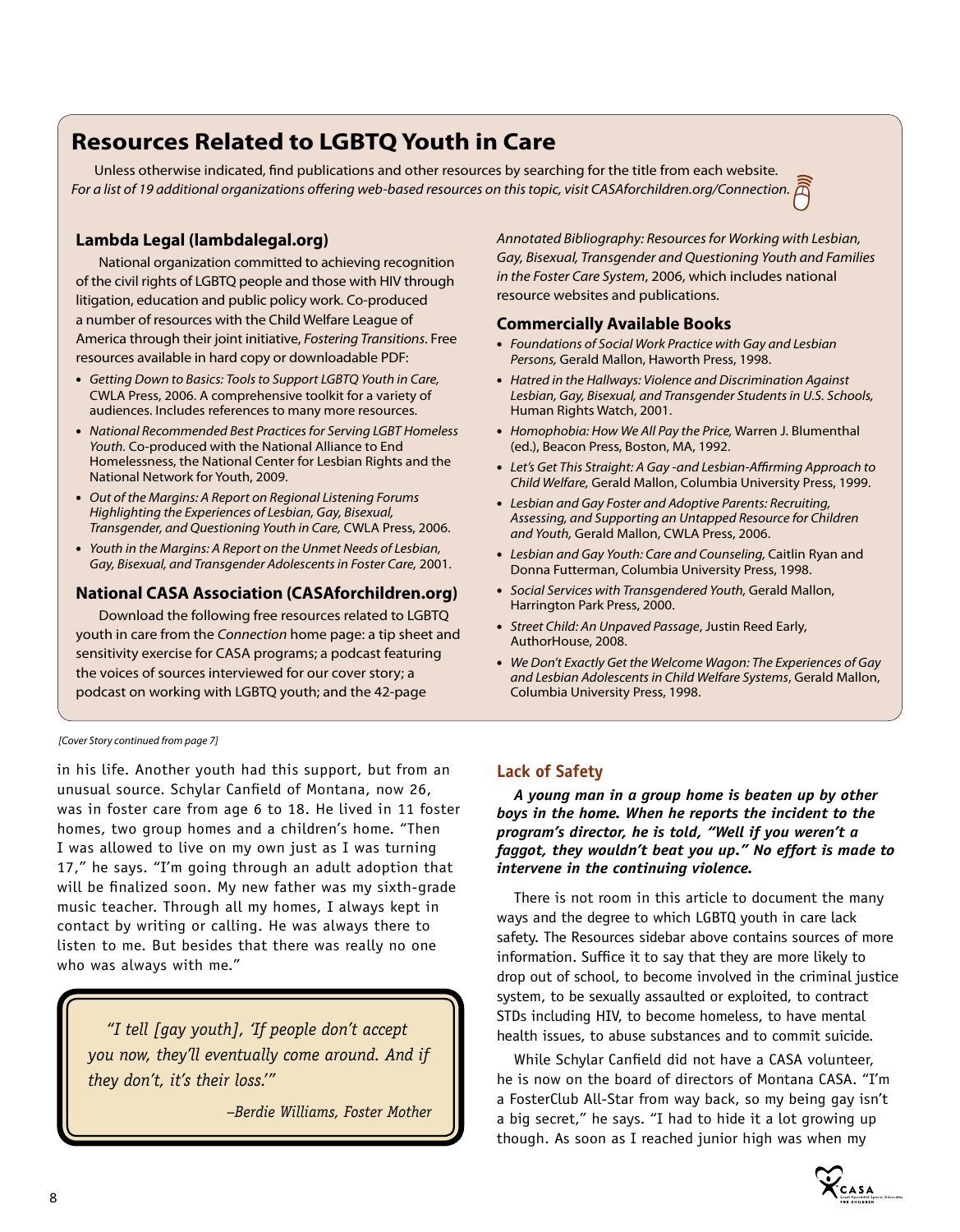foster brother at the time started beating the crap out of me. He could tell I wasn't like the other boys."

Berdie Williams, Tyler Smith's foster mom, recalls how as a teenager he would ask her to take in homeless teens who were visiting the gay youth center: "These were wonderful kids whose parents had kicked them out when they found out they were gay. All had the potential to go so far, had they had parental support. Some knew how to survive; some didn't. And I would tell them, you're welcome to sleep on my couch."

One former youth in care who did not want to disclose his name stated, "I was diagnosed with HIV at 18. I think a huge part of that was that I was taught my whole life, 'Just don't have sex or you'll go to hell.' It's impossible to expect an older teen to remain celibate. If you tell someone not to have sex, period, you're kidding yourself and that kid. So I had one unprotected partner, and that pretty much shot it. I've met a couple of other foster kids who had similar stories."

For transgender youth, access to appropriate health care is a critical safety issue. "For those youth that have been diagnosed with gender identity disorder, the standard treatment usually involves psychotherapy as well as hormone treatment," says Flor Bermudez, staff attorney for the Youth in Out-of-Home Care Project at Lambda Legal. "Unfortunately, many of the state child welfare agencies are not equipped or willing to find trained professionals to first diagnose the youth and second to provide and pay for the treatment. When youth buy hormones from street sources, they put themselves in great danger."

Georgia Feiste is a volunteer advocate and trainer with CASA for Lancaster County in Lincoln, NE. She has also been active for 15 years with Parents, Families and Friends of Lesbians and Gays (PFLAG) because her son is gay.

"One of the things that I have observed about LGBT people is that there is often a great deal of introspection," says Feiste. "And that is unusual for a teenager. What I found with young teens is that at first most didn't want to be gay. There is this self-hatred that starts to permeate their personality. Many teenagers who have not accepted the fact that they are gay become very angry and often end up self-medicating with alcohol and drugs, and our son was not an exception. What they are really looking for is someone to help them understand who they are—and help them learn to love themselves."

What is Feiste's message when she helps train new CASA volunteers? "The most important thing that these teenagers need is someone to tell them that they are okay just the way they are. Oftentimes it may only be the CASA volunteer who can give them that feeling of acceptance."

Rob Woronoff, formerly LGBTQ program director for the Child Welfare League of America (CWLA), continues to consult and train adults working in child welfare. He points out the dangers of "conversion" or "reparative" therapy, which has been denounced by nearly all mainstream child welfare and psychological/psychiatric associations. "There is no need to try to 'change' a child's sexuality. Research shows that trying to do so only harms children, making them more likely to commit suicide."

Having to hide their identity means that youth can't reveal the normal rites of passage such as their first romances or breakups. And while their peers may be confiding or even bragging about their first sexual experiences, they must keep silent. Former foster youth Schylar Canfield tells how this affected him: "My foster parents were extremely religious. My foster mother found out I was gay after my first crush broke up. I came home pretty devastated. She jokingly asked me if I was a 'fag,' and that launched the whole thing. She freaked out. Our relationship had been great up until that point, but the moment she found out I was gay it turned very dark. I actually ran away from that home, the last foster home I lived in."

Regarding coming out, foster mother Berdie Williams offers this advice to adults: "Just be neutral. And if you know they are gay but have not come out, just pretend that you don't know. Because they do need to come out, to face it. They build up confidence when they do it. They think, 'I'm living here in this house, and I came out to her, and it worked just fine.' And I tell them, 'If people don't accept you now, they'll eventually come around. And if they don't, it's their loss.'"

The question of confidentiality can be difficult to navigate when a youth's safety is involved. How do you advocate for protection without outing a youth who would rather not be open? LaRae Oberloh of South Dakota



*[continued on page 10]*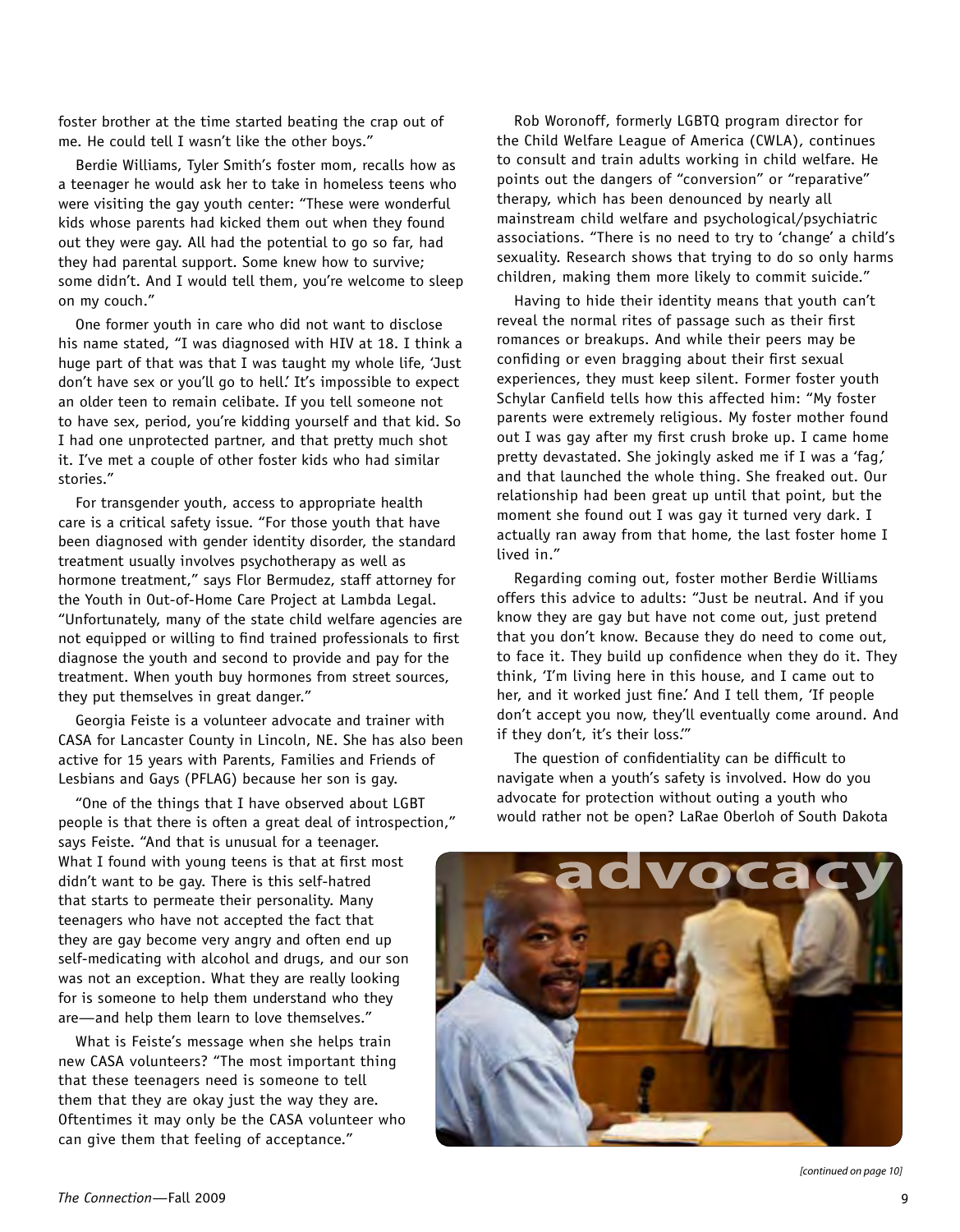

offers this advice: "I think that foremost is to respect the confidentiality of the youth. If safety is an issue, the key is to leave it to the youth to decide whether to disclose their sexual orientation or gender identity. Any breach could lead some kids to self-harm or to running away. But I think that a trusted adult can tell the youth, 'We have these resources, and I can help you with this issue' and let them have control. The youth may say, 'Okay, fine, let's do this.' We're better off including them and developing a plan to ensure their safety. But once it's documented that a youth has come out, that will follow wherever he or she goes, and that's not always a good thing."

### **What CASA Programs Are Doing to Address Youth Needs**

#### **CASA of Prince George's County, Hyattsville, MD**

"The majority of the youth we serve are teenagers," says Ann Marie Foley Binsner of CASA of Prince George's County, introduced earlier. "So we have a lot of young people who are questioning or realizing their sexuality."

"One thing we were able to do here was approach the Department of Social Services and express our concern to them regarding the lack of services offered to older youth and the need to train social workers who serve LGBTQ youth," says Binsner. "We were very pleased that they were open to working with us to bring training to the social workers, the foster families and others who are working with youth in our county."

This partnership led to the formation of an active countywide, multidisciplinary taskforce that has met monthly over the past three years. Adds Binsner, "We address training for service providers, policies that impact youth in our state and county and needed services for our young people."

The taskforce consists of representatives from youthserving county agencies along with the CASA program and other private providers. The county now frequently

offers training on gay and transgender issues to all social workers. The Prince George's CASA program has also made this topic a regular part of the new volunteer training curriculum.

Binsner points to two new practices of her CASA program: "First, in our pre-screening interview of potential volunteers we've added a question inquiring as to their experience with and thoughts about LGBTQ youth and adults. Then a follow-up question asks if they would be comfortable being assigned to a youth who identified as gay or lesbian or was questioning his or her sexual orientation. If they lack knowledge or experience in this area, we can train around it. But we feel it is important to carefully screen volunteers who would not be, at a very minimum, accepting of a young person for who they are."

The second new practice of Prince George's CASA program involves pre-service training. "We've added a component that we adapted from a training provided by the Child Welfare League of America," says Binsner. "The centerpiece is an exercise to help volunteers understand what it might be like to be a young person who is gay or lesbian and who cannot express their true self because of fear of how they might be treated. The exercise has helped our volunteers ask questions and identify with the young people they serve." (This sensitivity training exercise is available at CASAforchildren.org/Connection.)

#### **11th Judicial Circuit GAL Program, Miami, FL**

The 11th Judicial Circuit Guardian ad Litem Program in Miami is another CASA program leading the way on this issue. The Miami staff is going through a three-part training put on jointly by the National Association of Social Workers and Lambda Legal, using materials co-produced by CWLA.

"What we envision is our GAL program becoming known as a place where children in care know they can talk to someone who respects them and cares about their needs," says Garry Bevel, staff attorney with the program. "I hope we'll also be known as a place where youth can be linked to services, resources and people in the community who will support them."

Bevel recounts, "About a year ago our staff went through training by Safe Schools South Florida. It reminded me of my own experience at Florida State University where there were 'safe zones' designated by pink triangle stickers on various doors across campus. These were places I knew would be accepting and I could go talk to someone." After this training, he took the idea of a GAL safe zone to the program's director.

One of the first things Bevel knew would be important was to give staff members a baseline understanding of LGBTQ issues. "We've done several communications

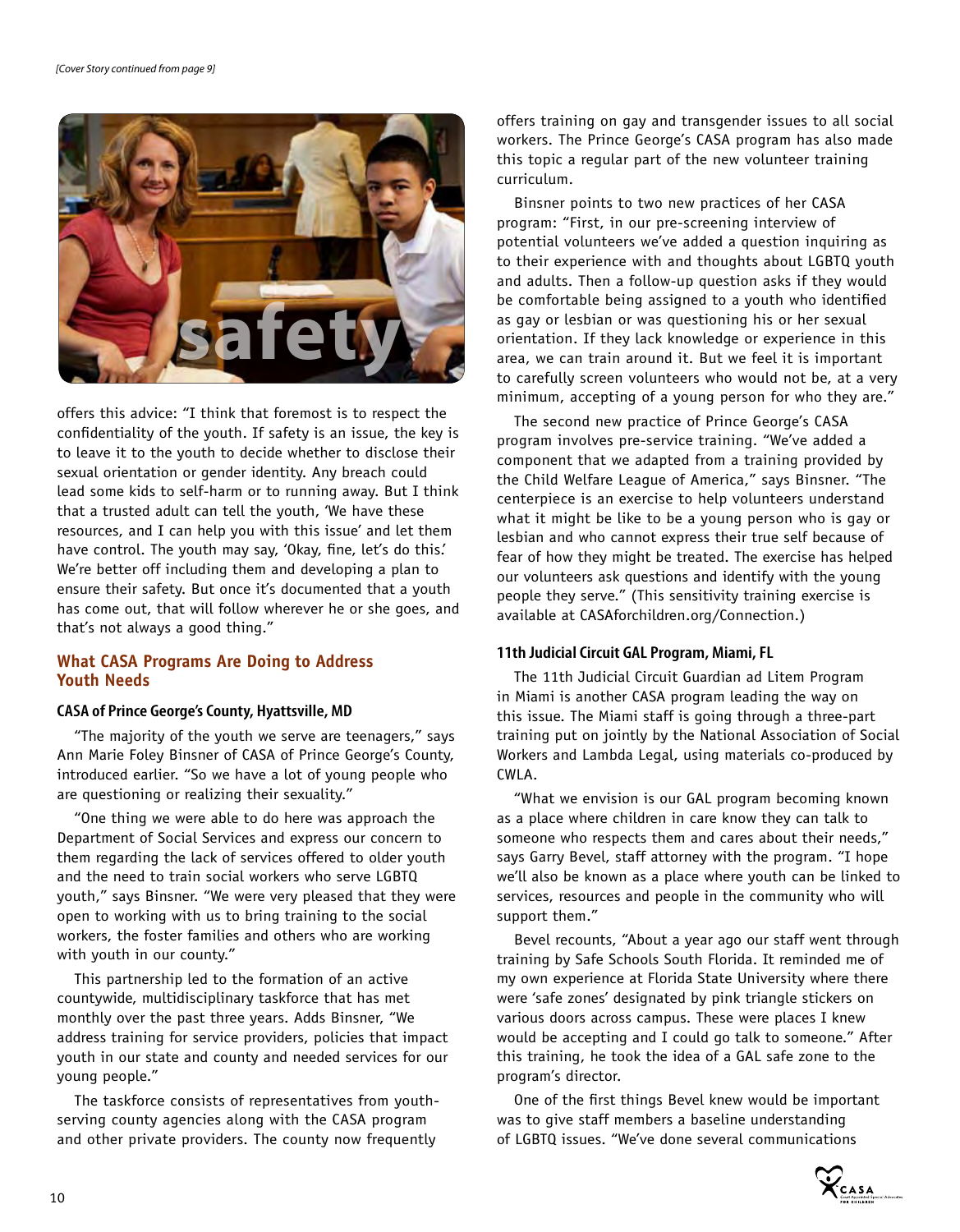trainings because a lot of it involves healthy, informed communication about this topic. People still have their own perspectives, but we're able to connect around the common purpose of serving these youth."

While recognizing that not everyone shares the same beliefs, the Miami leadership reminds its staff and volunteers that they are committed to ensuring that *all* youth are safe. Bevel insists, "I truly believe you can hold your own personal opinions regarding gender and orientation and still advocate to see children safe and be able to identify resources that will help them."

Beyond the services of the GAL staff and volunteers, Bevel hopes to make statewide inroads in terms of legal advocacy: "I'd like to see us identifying instances where laws need to be changed and making sure that appropriate services are part of these youth's case plans."

Up to this point, the special training has only been for the Miami program's staff members. "We certainly envision making it a part of the new volunteer training," says Bevel. "It's about offering people information and believing that change is possible. It's exciting because I'm confident it's going to get better."

### **CASA for Children of DC, Washington, DC**

Training volunteers to be nonjudgmental and to know the resources available to gay and transgender youth is also important to Richard Harris, senior manager at CASA for Children of DC. "Our volunteers spend a lot of time trying to close in the gaps by providing a sensitive and caring ear as well as connecting youth to the services and resources available in the community," Harris says. Each year, the DC program conducts an in-service training to make sure all volunteers are aware of local providers who help gay or transgender young people.

Harris points to the importance of having volunteers become known for their open-mindedness. "While we may have volunteers working with eight young people right now who have identified as LGBTQ, we need *all* of our volunteers to be prepared to do so. We're sure there are a number of young people who are not comfortable coming forward yet. So it's important for everybody to make sure they're being sensitive, that they're using the right language, that they're not sending any messages about being unsupportive."

CASA for Children of DC has also been working with the district's child welfare agency on this issue. "They are preparing to do training for all of their social workers," says Harris. He sees this as a direct result of the LGBTQ taskforce that was started by the family court about three years ago. "Membership includes the judge, social workers, providers and a range of professionals who demonstrated an interest in this population."

# **LGBTQ Vocabulary**

- Bisexual—A person who is romantically, emotionally or physically attracted to both sexes. A bisexual person may not be equally attracted to both men and women, and the degree of attraction may vary over time.
- Coming Out—An evolving process of identifying oneself as lesbian, gay, bisexual or transgender—first to oneself and then to others.
- Gay—The term used to describe people who are physically, romantically or emotionally attracted to people of the same sex. *Gay* may be used to refer to both men and women, but *lesbian* is the preferred term for women.
- Gender Identity—An individual's self-perception as a man or a woman.
- Heterosexism—The attitude that heterosexuality is the only valid sexual orientation.
- Homophobia—Fear or hatred of LGBTQ people, including fear of one's own gay or lesbian feelings or of people who are thought to be LGBTQ.
- Homosexual—As a noun, a clinical and dated term considered inappropriate or offensive to many gay men and lesbians. *Gay* and *lesbian* accurately describe people who are attracted to members of the same sex.
- Queer—Once considered strictly derogatory, the term has been embraced by younger LGBTQ people as an umbrella term for not being strictly heterosexual or genderconforming. Because the general public and older LGBT people still find it offensive, use with caution.
- Questioning—The stage of exploring or being unsure of one's sexual orientation or gender identity.
- Sexual Orientation—Lesbian, gay, bisexual and heterosexual orientations refer to the kind of person an individual is romantically or physically attracted to.
- Transgender—A transgender person is someone whose gender identity is at odds with their physical sex. Many transgender people live as members of the sex not assigned to them at birth. In addition, some people whose gender expression differs from conventional expectations of masculinity and femininity identify as transgender.
- Transsexual—This is considered an older, clinical term which originated in the medical and psychological communities. Many transgender people prefer *transgender* to *transsexual*, but it is best to ask someone which term they prefer.
- Transvestite—A person who dresses in clothing of the opposite gender. This is a derogatory term and should not be used.

Adapted from a compilation from numerous sources edited by Kelly Franks, program coordinator for CASA of Prince George's County in Hyattsville, MD.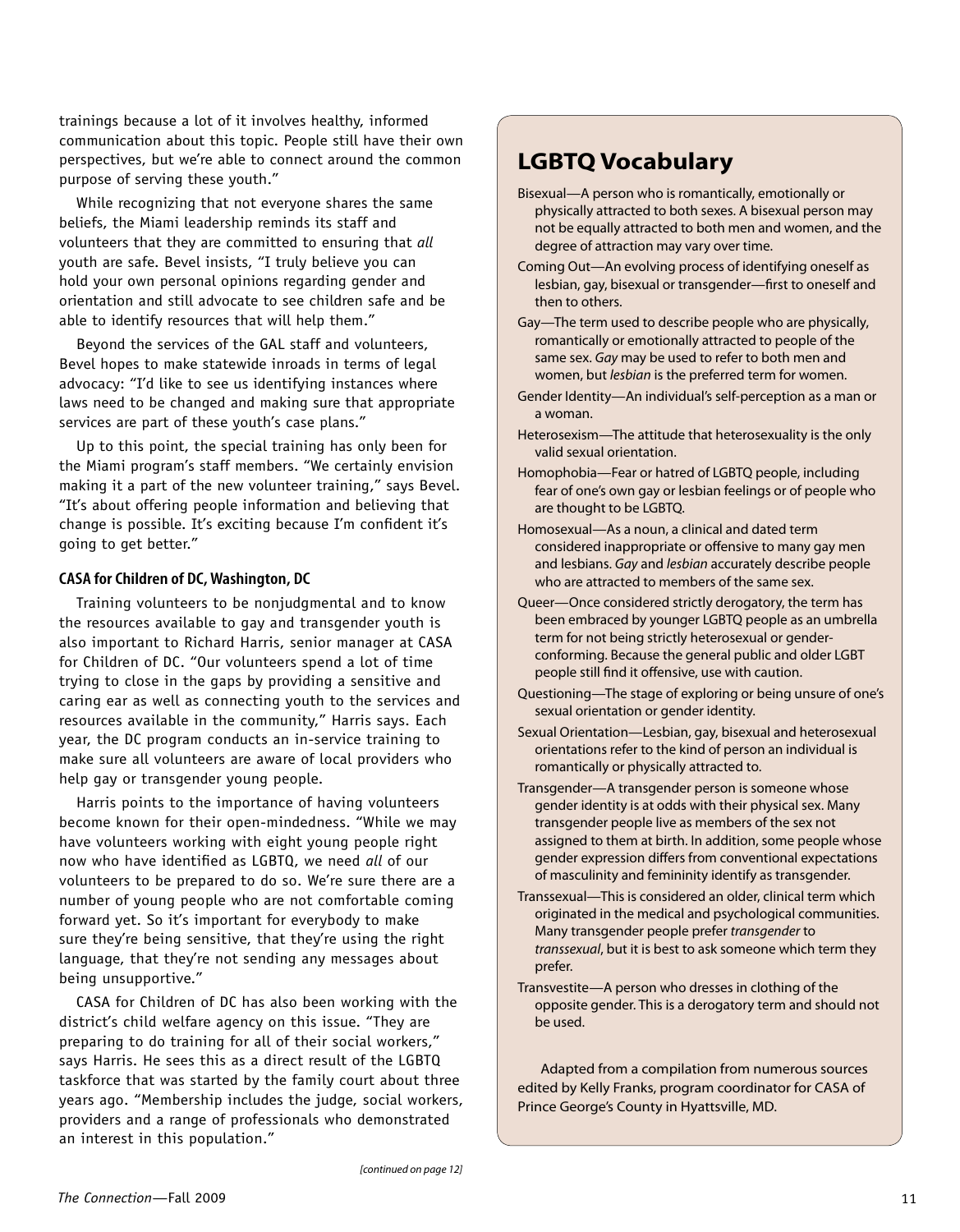## **Success Stories**

Richard Harris gives one example of a case where a CASA volunteer was very helpful. A young transgender man (born female but who identifies as male) was assigned to a volunteer advocate. Prospects for the youth to remain at home, even with supportive services, looked bleak because of his father's attitude. "He was extremely homophobic," says Harris. The family constantly reminded the youth that his gender identity was "against God's will." The CASA volunteer identified resources for the young man and his family. The mother was connected to a progressive parent of gay children who shared her Christian values and helped the mother learn to deal with her son's identity

and remain comfortable with her religious convictions. The young man also got into minor trouble with the juvenile justice system. During his very brief incarceration, the CASA volunteer advocated for him to be in a private cell so that he would not be subject to harassment by other inmates. A number of policy and resource challenges were brought to light by this particular case, leading to system improvements. And best of all, the youth was ultimately able to safely remain at home with his family.

Another successful young man is **David Ambroz.** He was on CWLA's National Foster Youth Advisory Council when he learned of the agency's then-new LGBTQ initiative with Lambda Legal. Ambroz felt comfortable enough to come out as gay and get involved with the project. He went on to law school and was recently named the American Bar Association's young lawyer of the year.

**Tyler Smith,** the young man from Tacoma introduced earlier, credits his foster mother with establishing a safe environment for him to come out very young as well as her ability to find resources for him, particularly the local gay youth center. Smith graduated from high school at 17 and completed college by age 19. Today, he is a social worker and HIV prevention counselor. "So I'm extremely familiar with GAL and CASA volunteers. I always say that it's important to help kids build a support circle that is safe and nurturing. That's what was most important for me, and I know that's what CASA volunteers do." Having his foster mother connect him with the youth center was life-changing for Smith. "That's where I learned everything I know about the

community," he says. "The staff there are people who greatly influenced my choice to go into social welfare."

**Jarel Melendez,** now 23, was in foster and kinship care in New York State from ages 5 to 18. Today he works as a youth advocate at Lawyers for Children. "We have law guardians and we have masterslevel social workers, and then we have me, the youth advocate," says Melendez. "I'm in family courts throughout New York advocating on behalf of adolescents." As a volunteer, Melendez is proud to run a monthly support group for

gay and transgender youth. He is finishing his last year at the City University of New York, Baruch College, where he is earning a bachelor's in international business management. Melendez credits his mentor for being open and willing to research resources for him. "I call him my father now. He didn't really understand foster care or the LGBTQ piece. But he wasn't afraid to get out of his comfort zone and read up on things to help me. I feel I'm where I'm at today because of him."

# **Podcast and Tips for CASA Programs Available Online**

In researching this article, telephone interviews were conducted with 25 CASA staff members and volunteers, youth formerly in foster care, parents and national experts on the needs of gay and transgender youth in foster care. You can find a podcast featuring many of the voices of these subject-matter experts by going to CASAforchildren. org/Connection*.* Also on this web page you will find the sensitivity training exercise mentioned earlier and the webonly article "Seven Tips for CASA/GAL Programs Working with LGBTQ Youth."

### **Where Do We Go from Here?**

There are many more resources today than there were ten or even five years ago in terms of organizations, publications, trainings, toolkits and websites dealing with LGBTQ youth in general as well as those in care. With research, planning, training, collaboration, creativity and sensitivity, CASA volunteers and staff members can help ensure that these youth are not retraumatized by negative reactions to their identity.